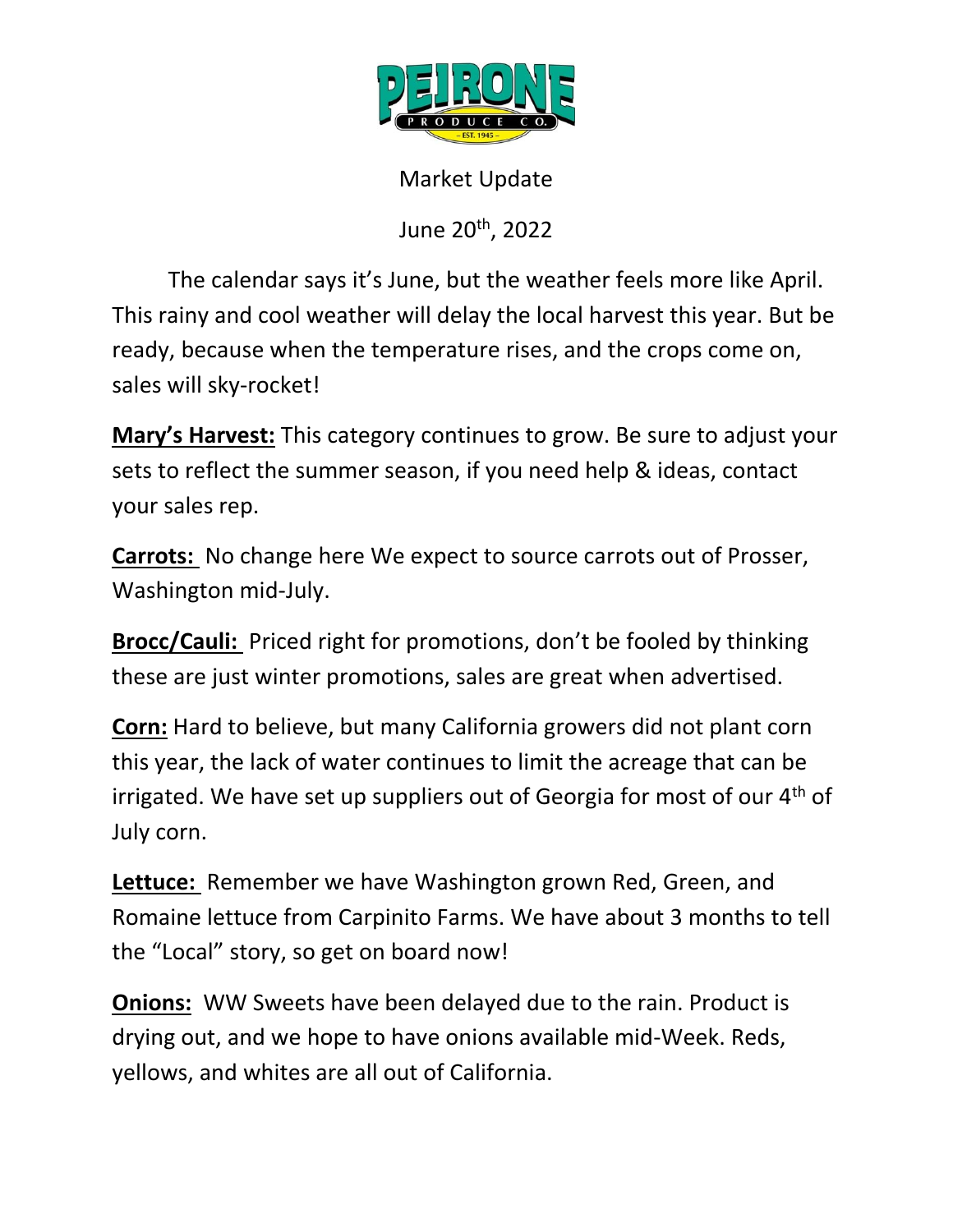**Peppers:** It looks like the green pepper market is starting to ease a bit. Colored Bells out of Canada are right for in store promotions.

**Potatoes:** New Crop Russets may start this week. We are loading reds & yellows in California and will continue until mid-July when new Washington spuds become available.

**Tomatoes:** Cherub tomatoes are great items for the summer. We'll have some additional offerings from Nature Sweet in two weeks. Give them a try!

**Soft Fruit:** We have the complete line up in the house now. Local apricots should become available later this week.

**Avocados:** Crazy, Crazy! After months of high prices, we are able to offer Peruvian fruit at a much reduced cost. The fruit arrived on the East Coast and is trucked over. Fruit will be green so you'll have to do some self-conditioning for a while.

**Berries:** Blues are in a bit of a slump, and the NW season will be delayed. Strawberries are the bright spot, so jump in now.

**Cherries:** This rain has wreaked havoc on the cherry crop. What was forecasted to be a strong year is now about 30% of planned yield. Prices will drop some for the 4<sup>th</sup> of July with the biggest opportunities coming in later July and early August.

**Grapes:** Barry will jump from the Calif. desert to Mexico to find the best fruit. Central California will not start until July 10<sup>th</sup>.

**Citrus:** If you watch the news, you'll already know much of what the nation is experiencing: extreme heat. The heat affects Valencia oranges and causes them to re-green resulting in oranges that have more green